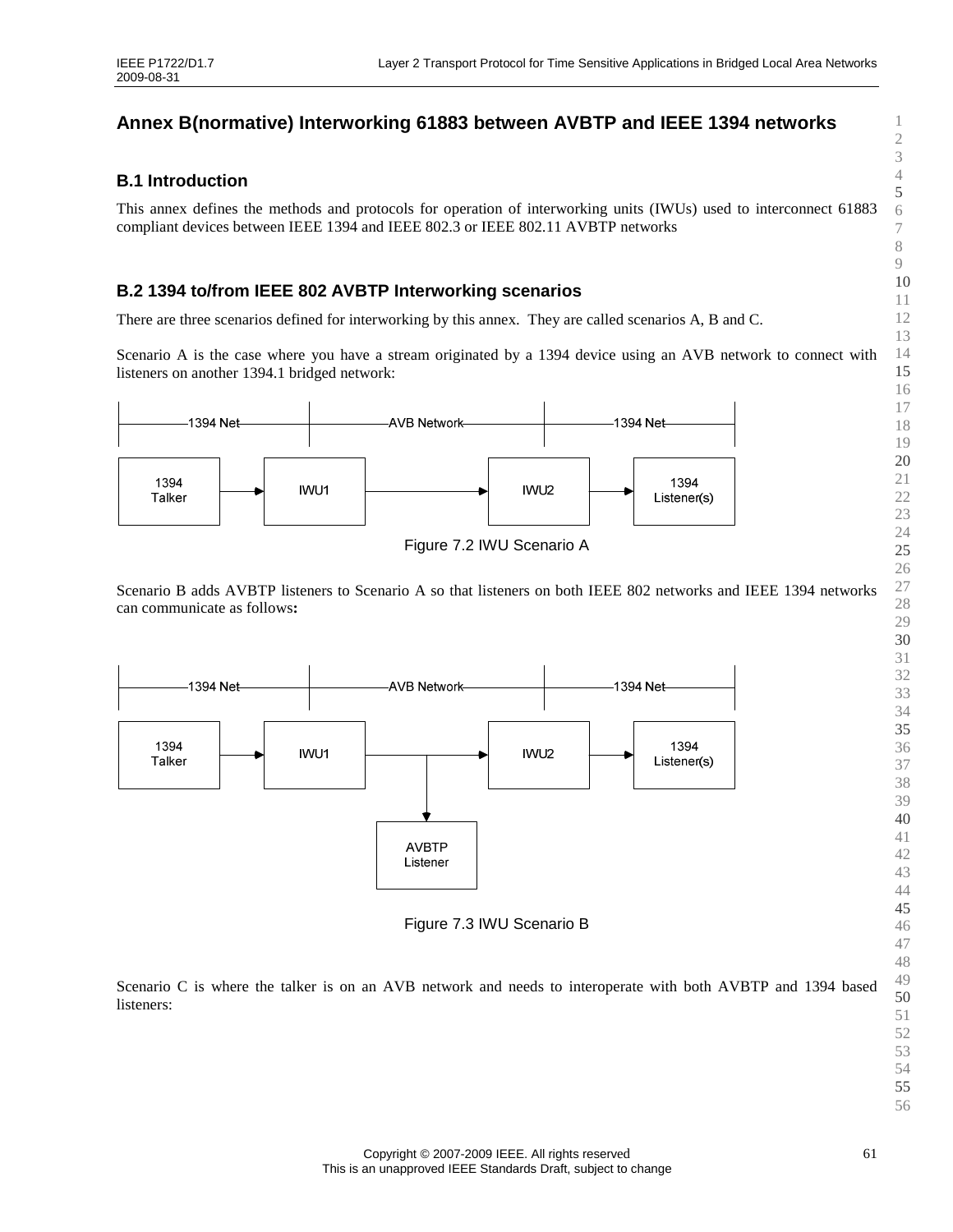

Figure 7.4 IWU Scenario C

The goal of this protocol is to ensure that all of the above scenarios work such that simpler applications of bridging 61883/1394 capable devices over an AVB network using scenario A and also more complex applications of full connectivity of 61883 capable talkers and listeners can communicate via gateways regardless of the underlying network topology.

To support these cases, AVBTP Interworking Units shall handle:

- Conversion and adaptation of timing and synchronization between those required by 1394/61883 and 1722/61883.
- Proper queuing and scheduling of CIP packets on each of the networks based on the requirements of those networks.
- Fragmentation and reassembly of CIP packets between the two networks.

 NOTE -This is especially important as 802.3 networks support a maximum of 1500 byte payload frames where as on high speed 1394 networks, the isochronous packets may be much larger than can be support on the Ethernet LAN.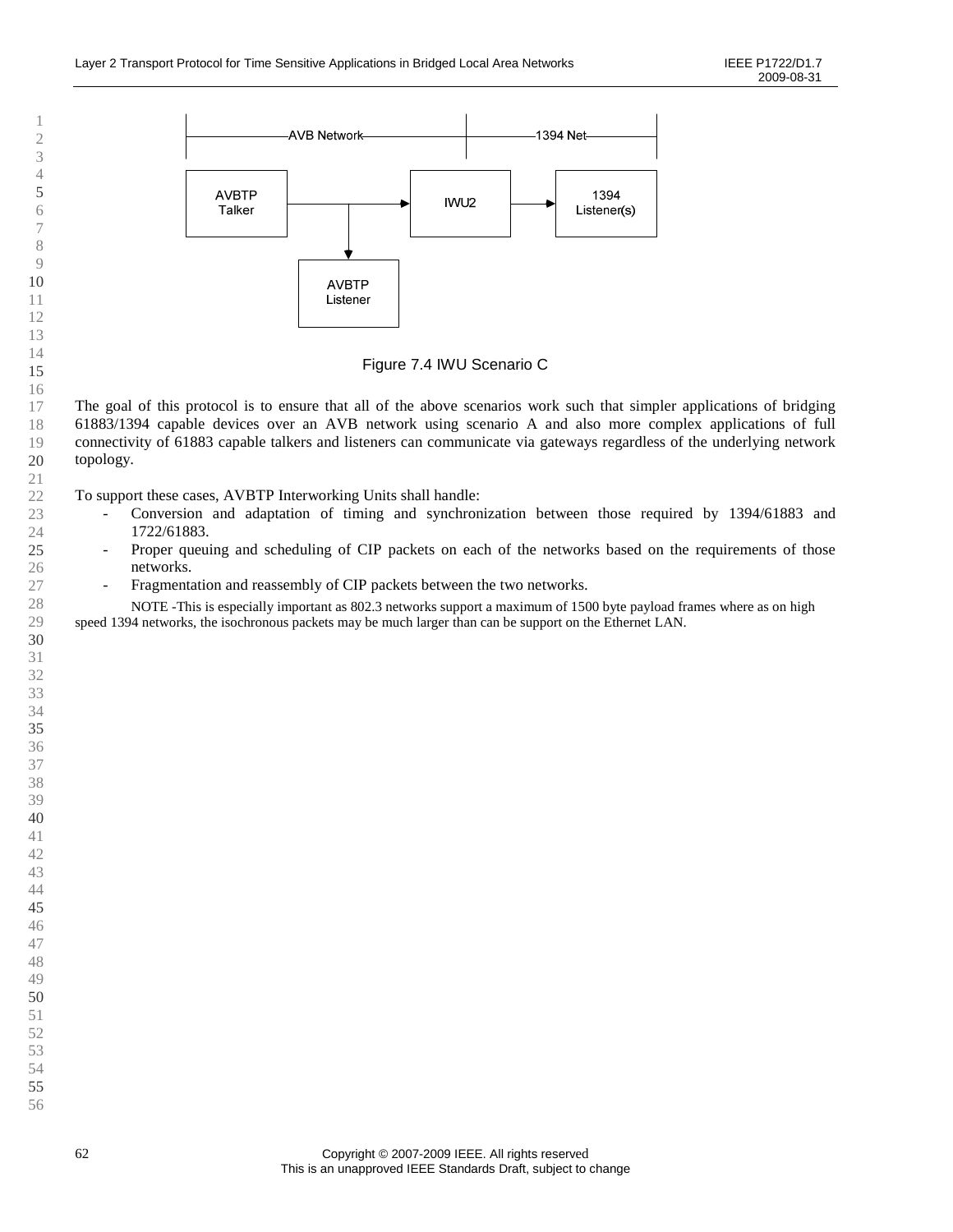## **B.2.1 Encapsulation**

IEEE 1394 to AVBTP interworking units shall use the same formats of the AVBTP IIDC/61883 packet as specified in clause 6 above.

IIDC/61883 stream data frames shall use the **gateway\_info** field as specified in 5.3.11 above. This section defines how that field is formatted for IEEE 1394 to AVBTP interworking units.

For IEEE 1394 to AVBTP interworking units the gateway\_info is formatted into the following fields:

- a) **source\_seconds**: most significant 7 bits of the quadlet
- b) **source\_cycle**: 13 bits with a value range of 0-7999 decimal indicating the source 1394 bus cycle of the frame
- c) **source\_cycle\_offset**: 12 bits with a value range of 0-3071 indicating the source 1394 bus cycle offset of the frame



## **Figure 7.5 Gateway Info Packet Format**